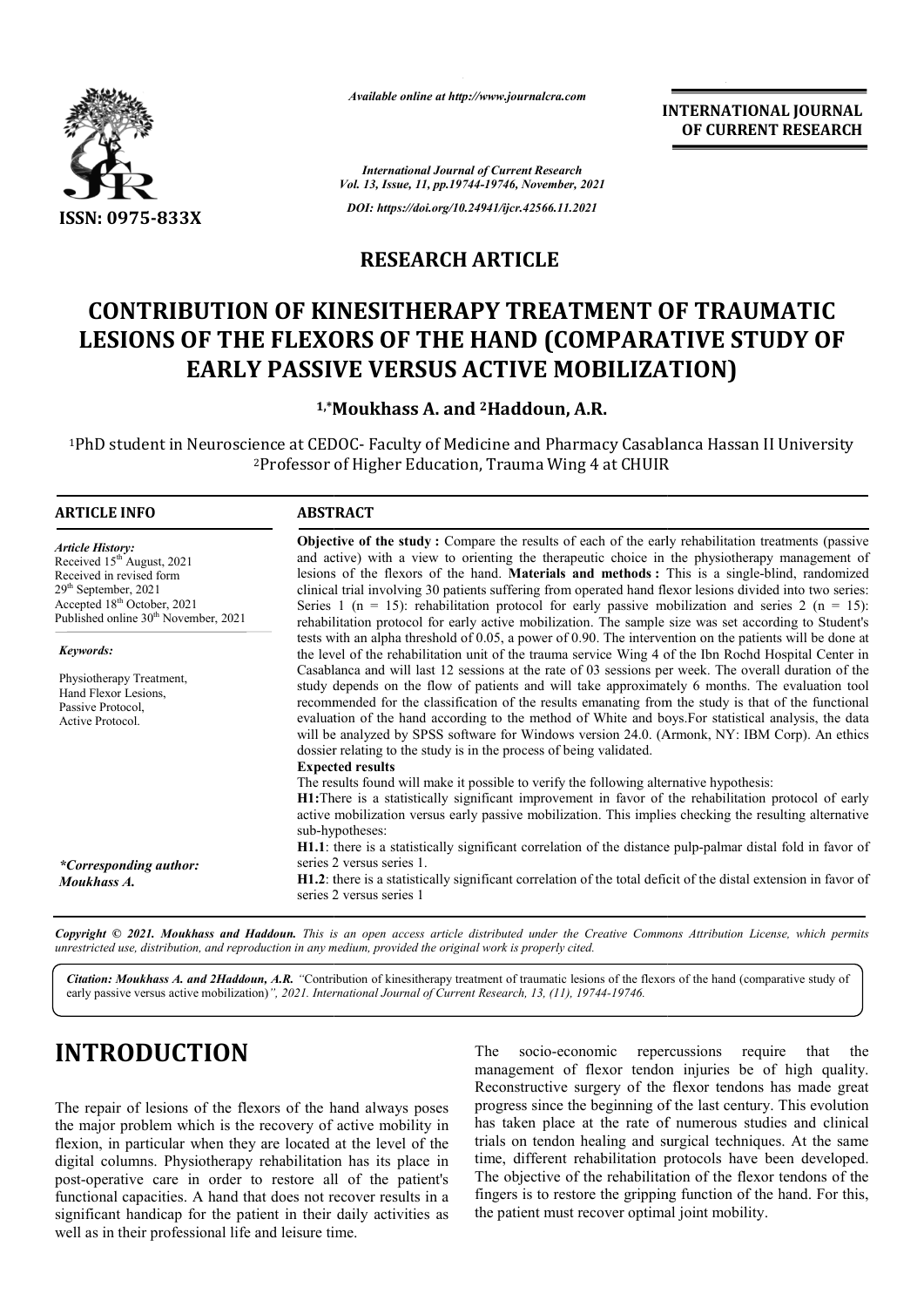Studies show that the choice of the rehabilitation protocol clearly influences the final range of motion. The recovery of range of motion requires correct tendon sliding, the absence of adhesions as well as the prevention of loss of extension. Immobilization has long been the only option considered to allow the tendon to heal safely. Since then, early mobilization has demonstrated its superiority because it stimulates the healing process and gives better functional results. However, it is not clear which of the protocols used gives the best functional results. Passive mobilization protocols are more protective with respect to the suture and active protocols tend to reduce the duration of treatment while improving functional parameters. In passive current, there are two main protocols, the Duran protocol and the Kleinert protocol. In the active current, there are two main protocols. The first, developed by Strickland, is known as "placed-held".

**Objective of the study :** Compare the results of each of the early rehabilitation treatments (passive and active) with a view to orienting the therapeutic choice in the physiotherapy management of lesions of the flexors of the hand.

## **MATERIALS AND METHODS**

This is a single-blind, randomized clinical trial involving 30 patients suffering from operated hand flexor lesions divided into two series: Series 1 ( $n = 15$ ): rehabilitation protocol for early passive mobilization and series 2 ( $n = 15$ ): rehabilitation protocol for early active mobilization.

**Inclusion criteria:** age [18 -40] years, traumatic flexor lesions of the hand zone 1, 2 and 3.

**Exclusion criteria:** Traumatic flexor lesions of the hand zone 4 and 5, lesions of the thumb, associated nerve and bone lesions.

The sample size was set according to Student's tests with an alpha threshold of 0.05, a power of 0.90. The intervention on the patients will be done at the level of the rehabilitation unit of the trauma service Wing 4 of the Ibn Rochd Hospital Center in Casablanca and will last 12 sessions at the rate of 03 sessions per week. The overall duration of the study depends on the flow of patients and will take approximately 6 months. The evaluation tool recommended for the classification of the results emanating from the study is that of the functional evaluation of the hand according to the method of White and boys (table below).

|            | Pulp - distal palmar<br>fold distance | Total extension<br>deficit |
|------------|---------------------------------------|----------------------------|
| Excellent  | $<$ l cm                              | <15°                       |
| Good       | 1 to $1.5 \text{ cm}$                 | 15 to 30 $\degree$         |
| Average    | $2$ to $3$ cm                         | 30 to 50 $\degree$         |
| <b>Bad</b> | $>$ to 3 cm                           | $>$ at 50 $\degree$        |

For statistical analysis, the data will be analyzed by SPSS software for Windows version 24.0. (Armonk, NY: IBM Corp). The quantitative variables will be expressed as mean and standard deviation and the qualitative variables are given in proportion. The verification of the Normality hypothesis will be made by the test of Shapiro Wilk (1965) and Smirnov Kolmogorov (1948). For the comparison of the differences in scores between the two series, the Mann-Whitney (One-tailed) nonparametric comparison test for two independent samples will be conducted due to its robustness in the case of small

samples (less than or equal to  $n = 30$ ) as well as when the normality assumption is violated for Student's parametric test. For the ethics dossier relating to the study, it is in the process of being validated.

#### **Expected results**

The results found will make it possible to verify the following alternative hypothesis:

**H1:**There is a statistically significant improvement in favor of the rehabilitation protocol of early active mobilization versus early passive mobilization. This implies checking the resulting alternative sub-hypotheses:

**H1.1**: there is a statistically significant correlation of the distance pulp-palmar distal fold in favor of series 2 versus series 1.

**H1.2**: there is a statistically significant correlation of the total deficit of the distal extension in favor of series 2 versus series 1.

### **DISCUSSION**

The first step is to discuss the methodological considerations of the study, among others: the relevance of the subject, the population under study as well as the biases… for the discussion of the results, it will target the comparison of the results compared to exciting literature. Recent studies report that lesions of the flexor tendons of the hand have an incidence of 30 to 42 per 100,000 population in developed countries. Work accidents concern 25% of these injuries. This proportion tends to decrease thanks to the improvement in machine safety. Men are three to six times more affected than women according to the studies. Many protocols exist, and have continued to arouse the curiosity of professionals and researchers in the field, giving rise to a rich literature relating to the rehabilitation of flexor tendons of the fingers (http://bibnum.univ-lyon1.fr care in masso-kinesitherapy of hand flowers). In view of the various studies, we cannot confirm the superiority of one technique over another as long as the inclusion criteria, the classification used, the operative procedure, the technicality and practice of the surgical and rehabilitation team. , are different. The surgeon decides which type of protocol to use depending on the patient's cooperation, his geographical distance, the nature and extent of the lesions, the surgical procedure performed and the technical nature of the rehabilitation team in charge of the patient (François Delaquaize, 2003).

The suture in zone 2 has been the subject of much research and technical descriptions. The differences relate to the size and material of the thread used, whether or not it is absorbable, the number of strands, the path of the thread, the type of epitendinous overlock and its depth, and the size. This development has, in part, allowed the establishment of more restrictive rehabilitation protocols. Controlling the tensions applied to the tendon improves tensile strength, decreases adhesions, improves tendon excursion, increases capillary proliferation, orients fibers, and improves the quality and biochemical composition of the tendon (Lucie MASAY, 2015). These protocols were developed mainly for the management of flexor tendons in Zone 2, and subsequently adapted for zones 1